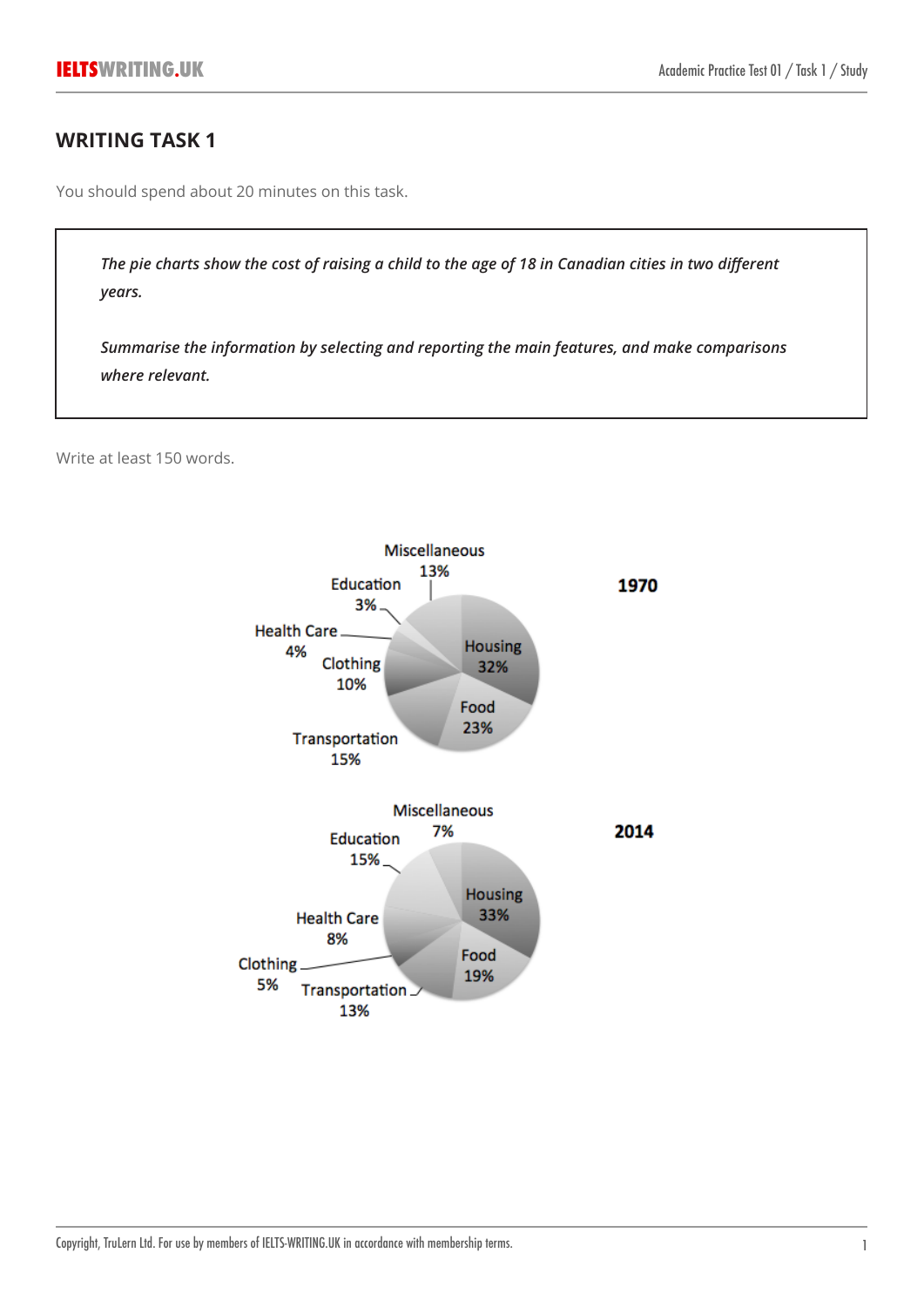## **1. UNDERSTANDING**

### **Understand the question clearly (1 minute)**

*The pie charts show the cost of raising a child to the age of 18 in Canadian cities in two different years.*

*+ % of total + 1970 & 2014 (from the diagram)*

#### **Write a quick overview (1 minute)**

*little change in major expenditures - both years - some significant differences in minor expenditures*

### **Start to organise (2 minutes)**

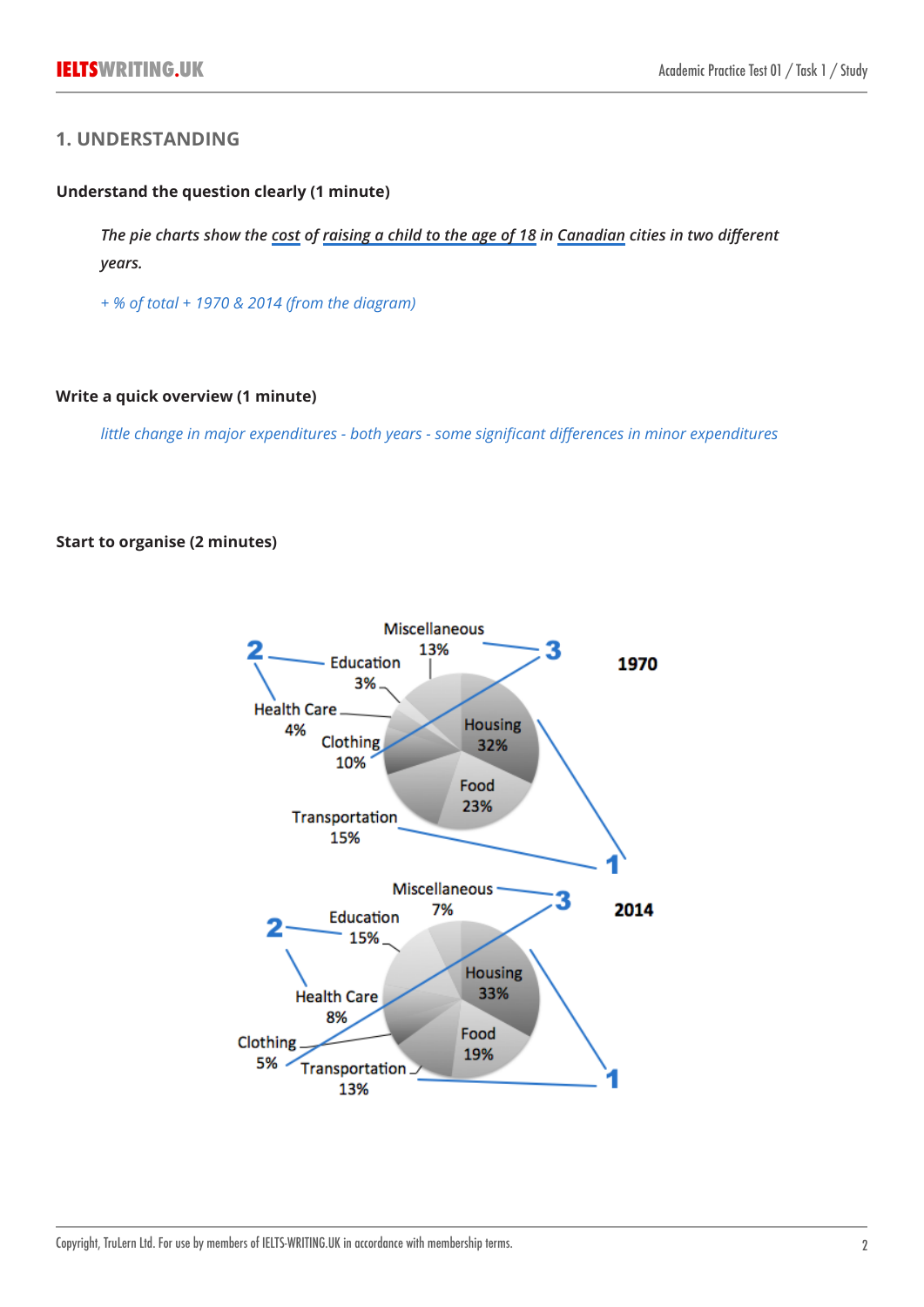# **2. FIRST NOTES**

### **Note down basic ideas into paragraphs (3 minutes)**

Introduction:

*charts show - cost of looking after a child - Canada - %s of total - 1970 & 2014*

Body Paragraph 1:

- *three main expenses same on both charts*
- *order of top three also the same*
- *% of these items hardly change*

### Body Paragraph 2:

- *education expenditure up*
- *spending on health doubled*

Body Paragraph 3:

- *expenditure on clothing down*
- *spending on miscellaneous items nearly halved*

Overview (from previous notes):

*little change in major expenditures - both years - some significant differences in minor expenditures*